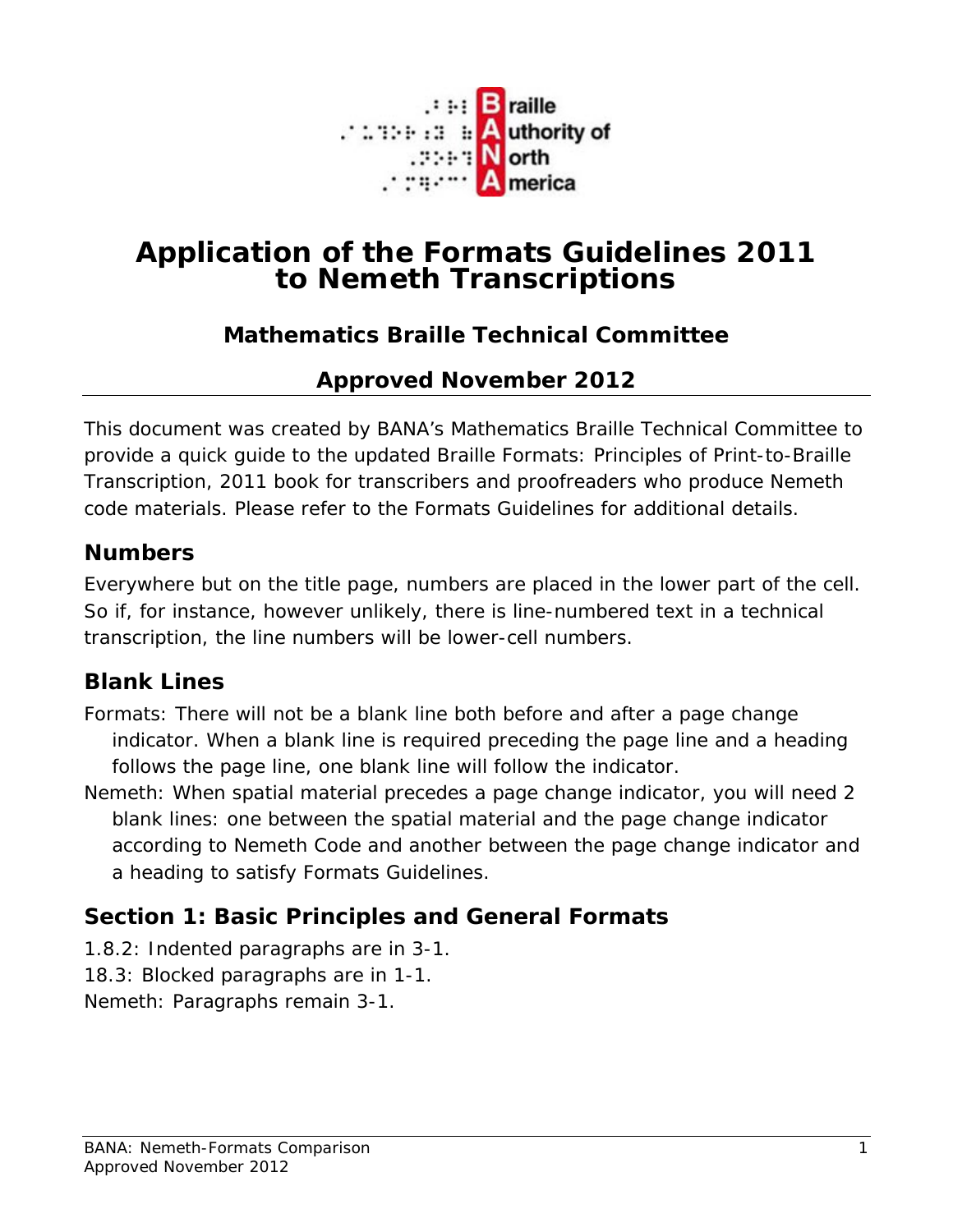- 1.15.7: A single Greek letter or letter combination is preceded by the Greek letter indicator (dot 2).
- *Nemeth: Follow Rule IV for alphabets. Do not use the literary Greek letter indicator.*

# **Section 2: Transcriber-Generated Pages and Front Matter**

- 2.4.1: Information that will not fit on the title page, as well as additional information in the book's front matter, goes on the second/subsequent title pages.
- *Nemeth: Unlike title pages, subsequent or secondary title pages are done in Nemeth, not literary code.*

## **Section 4: Headings**

- 4.3.8: In headings, use the period rather than the decimal point when a period appears between a letter and a number.
- *Nemeth: Use a decimal point, not a period, between a letter and a number.*

# **Section 5: Font Attributes**

*Nemeth: Font attributes are not applied in mathematics or technical transcriptions. Follow Nemeth rules and use Nemeth indicators to specify font attributes. Rule V* 

### **Section 7: Boxed Material**

- 7.6: When a box is shown in a color, the top box line begins with the color indicator in cell 1 followed by a blank cell before filling the remainder of the line.
- *Nemeth: Because the color indicators (Guideline 5) are not used in Nemeth, if box color is referenced in the text, devise a symbol based on the Nemeth method for creating reference indicators, using an indicator that does not already have a meaning in the Nemeth code; or explain the color in a transcriber's note.*

# **Section 8: Lists**

- 8.6.1b: (Nested Lists) The main entry begins in cell 1. Each subentry level begins two cells to the right of the previous level. All runovers begin two cells to the right of the farthest indented subentry.
- *Nemeth §191:* A slight wording change was made in §191. Originally it said: *When material is identified sequentially by number or letter, as in exercises* or outlines*, it will be referred to as itemized material. The main division numbers or letters must begin in cell 1 and run over, if necessary, in cell 5. Subdivision*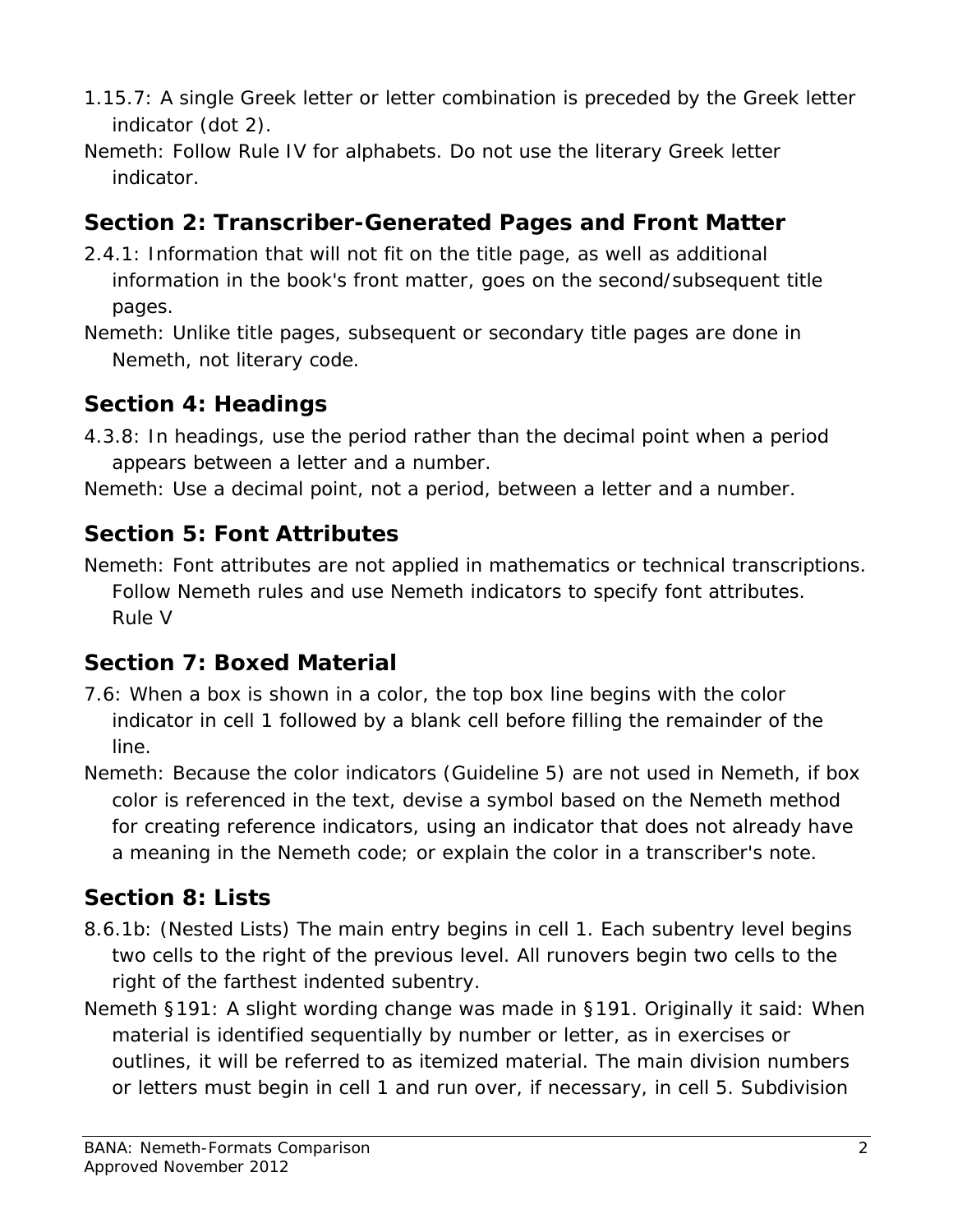*numbers or letters, regardless of depth, must begin in cell 3 and must be run over, if necessary, in cell 5.*

- *The words "or outlines" have been removed from §191, allowing the use of the nested list format in non-mathematical listed material such as tables of contents, outlines, family trees, organizational charts, etc.*
- 8.6c: All items within the section with subentries are treated as a nested list, even if some items do not have a subentry.
- *Nemeth: Runover margins for itemized material will be determined individually for each question rather than by section.*
- 8.9.3: The letter indicator is not used before outline letters in contact with punctuation or closing enclosure symbols.
- *Nemeth: The English letter indicator is used with single letters followed by punctuation or closing enclosure symbols. See Rule IV, §25-26.*

## **Section 9: Displayed Material, Attributions, and Source Information**

- 9.2.2 Displayed material requires a blank line before and after. The adjusted left margin is used, 2 cells to the right of the regular margin.
- *Nemeth: Follow Formats for displayed literary text (except there are no blocked paragraphs in Nemeth). Displayed mathematical expressions follow Nemeth §188-191.*

### **Section 10: Exercise Material**

- 10.3.1: It is preferable for an entire exercise set (directions and corresponding activities) to be on a single page. If they do not fit on a single page, but the activities will fit on a single page, directions may be on a page preceding the activities.
- *Nemeth: At least one line of the instructions must be on the same braille page as the questions that follow.*
- 10.3.1: Directions are followed by specific question/answer types of activities in the book.
- *Nemeth: Instructions must be followed by lettered or numbered exercises. If not, the text is transcribed as a narrative paragraph, 3-1.*
- 10.3.2: Unnumbered or unlettered directions are in 5-5. Additional paragraphs are in 7-5.
- *Nemeth: Instructions are in 5-3. Additional paragraphs are 5-3.*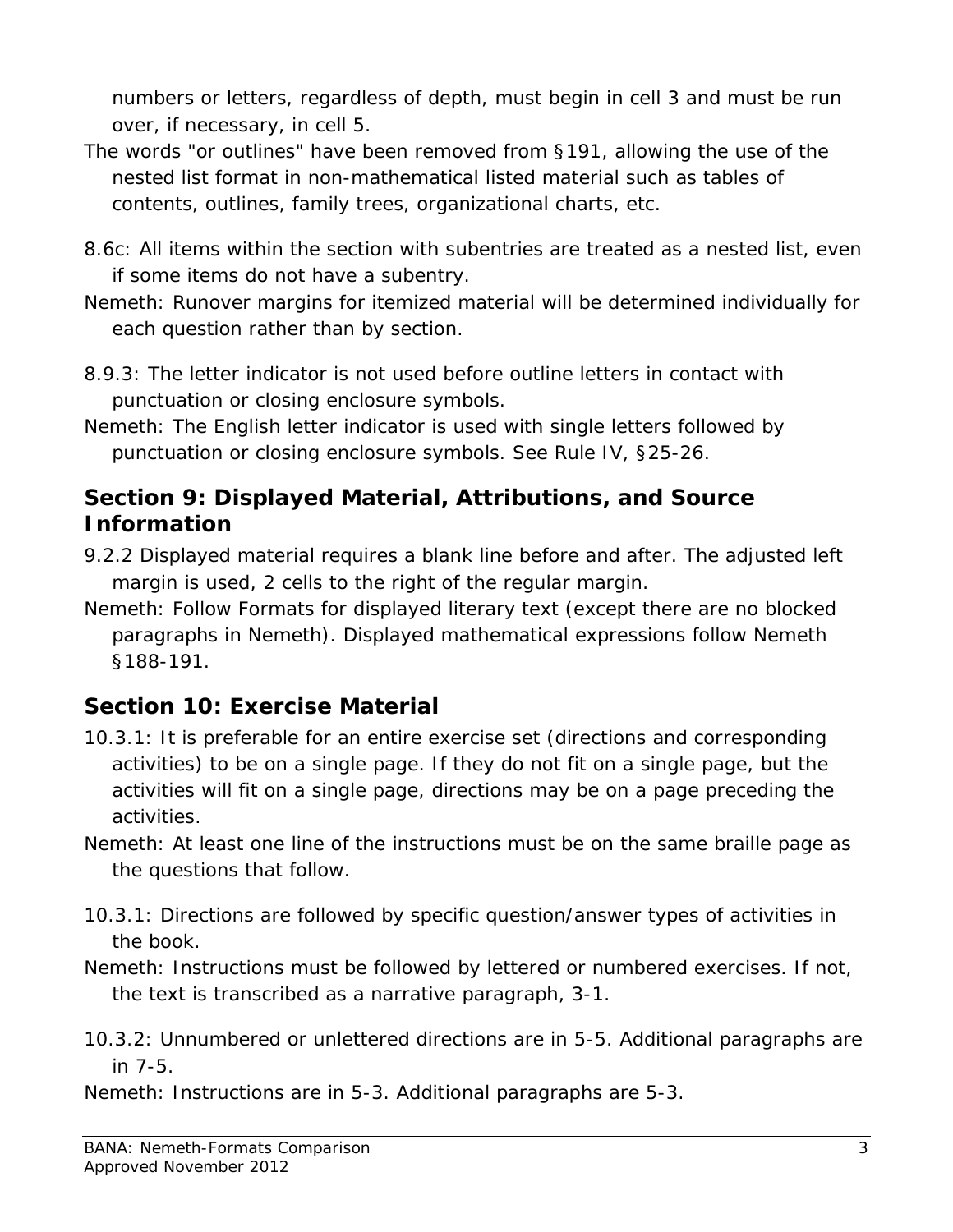10.4.2: An exercise set with subentries is treated as a nested list. *Nemeth: An exercise with subentries to whatever depth has margins 1-5, 3-5. The indention pattern is determined individually for each exercise.*

- 10.6.1: A double dash preceded and followed by a blank cell represents a print dash, blank space, or other print device that indicates omission.
- *Nemeth: A double dash preceded and followed by a blank cell represents a print dash that indicates omission. A blank space or question mark meaning omission is represented by a full cell. For other omission indicators, follow print (e.g., ellipsis).*
- 10.6.12: A question mark alone or over or under a print line represents a writeon-line. The question mark is included in the transcription, preceded by a dot 4.
- *Nemeth: A question mark with or without a print line indicating an answer to be filled in is represented in Nemeth by a full cell. Do not show the double dash with a freestanding question mark following it.*
- 10.7.1: The adjusted left margin for displayed *text* in exercise material is 5, with indented paragraphs in 7-5. A blank line is required before and after.
- *Nemeth: Follow this same guideline for displayed text, except there will be no blocked paragraphs. Displayed mathematical expressions begin 2 cells to the right of the material to which they apply, with runovers 2 cells to the right of that; no blank lines.*

# **Section 11: Tables and Related Columns**

- 11: Follow Braille Formats Guidelines for the **structure** of tables; follow Nemeth Rules for the **contents**.
- 11.6.4: Follow print when an omission is indicated by a dash or an ellipsis meaning the reader is to provide an answer.
- *Nemeth: Follow print when an omission is indicated by a dash (use a double dash) or an ellipsis meaning the reader is to provide an answer. A blank space to be filled in is transcribed as a full cell.*

11.6.6: Insert the correct symbol for spaces in segmented numbers. *Nemeth: Do not insert a symbol into the spaces in segmented numbers.*

- 11.7.1: Tables consisting solely of numbers in the column entries may omit the number indicator to save space. A TN is required.
- *Nemeth: If the body of the table, including row headings, consists only of numbers, the numeric indicator may by omitted. No TN is required.*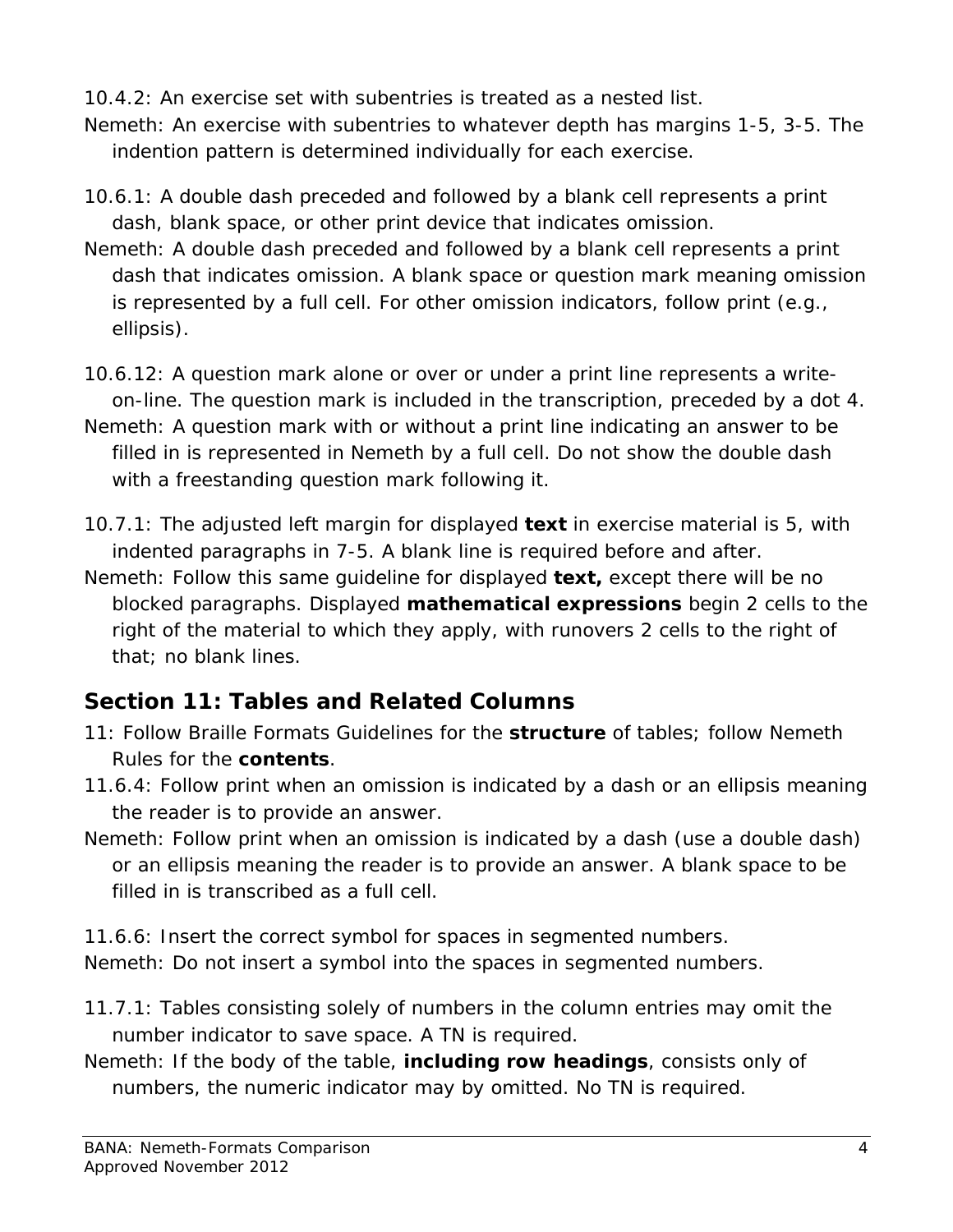- 11.8.1: Devise a key using letters, numbers, or a combination of letters and numbers, consisting of two or three cells. Key items may correspond to shortform words or contractions. One of the letters must have a dot 3 or dot 6.
- *Nemeth: Letter keys must consist of only 2 cells. No short-form words or contractions may be used. One of the letters must have a dot 3 or dot 6. Number keys consist of literary numbers.*
- 11.9.1: In skeleton tables, indicate the empty column entries with a dash (36, 36).
- *Nemeth: The empty column entries in a skeleton table are indicated by a full cell unless there is a print line, in which case it is a double dash.*
- 11.16.1: In listed table format, a dash is used for blank entries which are to be filled in.
- *Nemeth: In listed table format, a double dash is used for blank entries which are to be filled in.*

# **Section 16: Notes**

*Nemeth: Follow Formats for placement of notes, Nemeth for reference indicators.*

# **Section 17: Spellers**

- 17.5.1: Use the primary bullet (456, 246) when only some of the items in a list are marked.
- *Nemeth: For marked words in a list, use the symbol shown in print.*
- 17.12: Nonalphabetic Signs: *In Nemeth transcriptions, use the mathematical symbols from Nemeth. They do not need to be listed on the Special Symbols page.*
- 17.12: *For print arrows showing progression in word formation, use Nemeth arrows.*

# **Section 18: Grammar**

18.4.1: Analogy symbols must be listed on the Special Symbols page. *Nemeth: Use analogy symbols according to the rules of Nemeth Code. No contractions are used in words next to comparison symbols (is to, as). Do not list the symbols on the Special Symbols page*.